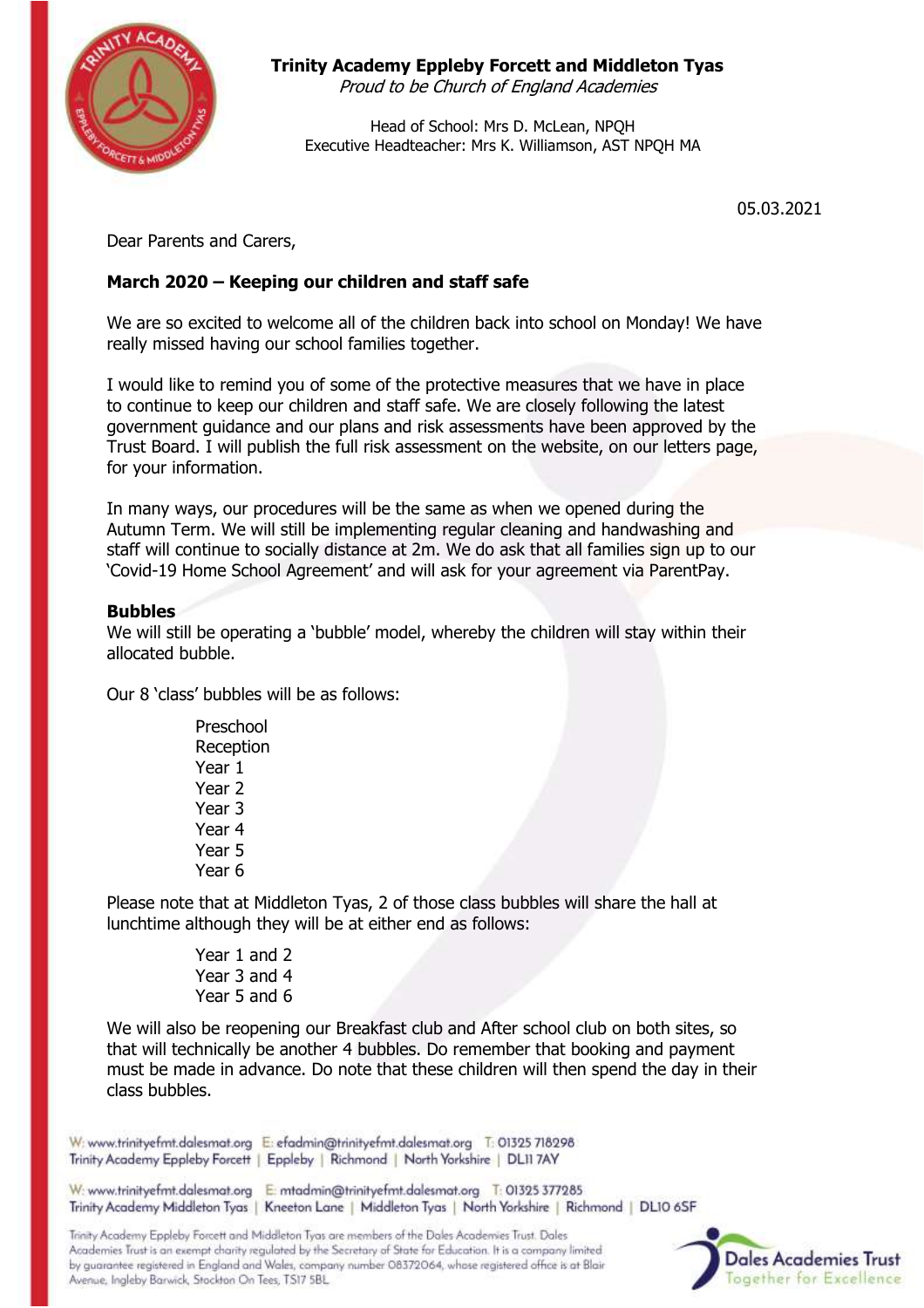

#### **The bus**

In addition to our class bubbles and Out of school club bubbles, we also have 1 bus bubble. The Years 1-6 who travel to Middleton Tyas from Eppleby and the Reception children who travel from Middleton Tyas to Eppleby Forcett. Again, these children will then spend the day in their class bubbles. Please note that there will be regular wiping of surfaces between journeys e.g. after the Eppleby children disembark at Tyas, before the Reception children travel to Eppleby and vice versa. At the moment, under the current guidance, there is no expectation for children under the age of 11 to wear a face covering on the bus, however if you feel they are able to handle it and should you so wish, they are able to do so. If children do wear a face covering, please make sure that it covers their nose and mouth. Please provide a sealable plastic bag for storage during the day and note that children will need to wash their hands before and after touching their mask.

## **Dropping off and picking up**

When dropping off and collecting children, we do ask that just one adult does this and that you do not bring siblings, who do not attend our school, if possible. You need to wear a face covering and we ask that you socially distance on the playground please. I am so sorry, but parents will not be able to enter the buildings at all and at Eppleby Forcett, we ask that parents do not enter the site at all.

Please note that drop off times will be as follows:

Eppleby Forcett Preschool from 9am (as booked in) Reception from 8.50am for a 9am start

Middleton Tyas

We have a one-way system for parents to drop off from 8.35am for an 8.45am start For children in Years 1-6, please drop them off at their own classroom doors For parents of the children in Reception who will be catching the bus, please go round to the front of the school and wait for the bus near the hall.

Please note that collection times will be as follows:

Eppleby Forcett Reception 3pm Preschool 3.30pm (as booked in)

Middleton Tyas – The gates will be open for parents to come on to the playground Reception children who have travelled on the bus - KS1 door approx. 3.15pm Y1 Own door 3.10pm Y2 Own door 3.10pm Y3 KS1 door 3.20pm Y4 Own door 3.20pm Y5 Own annexe door 3.20pm Y6 Own door 3.20pm

Please note the change in times for some classes at Middleton Tyas.